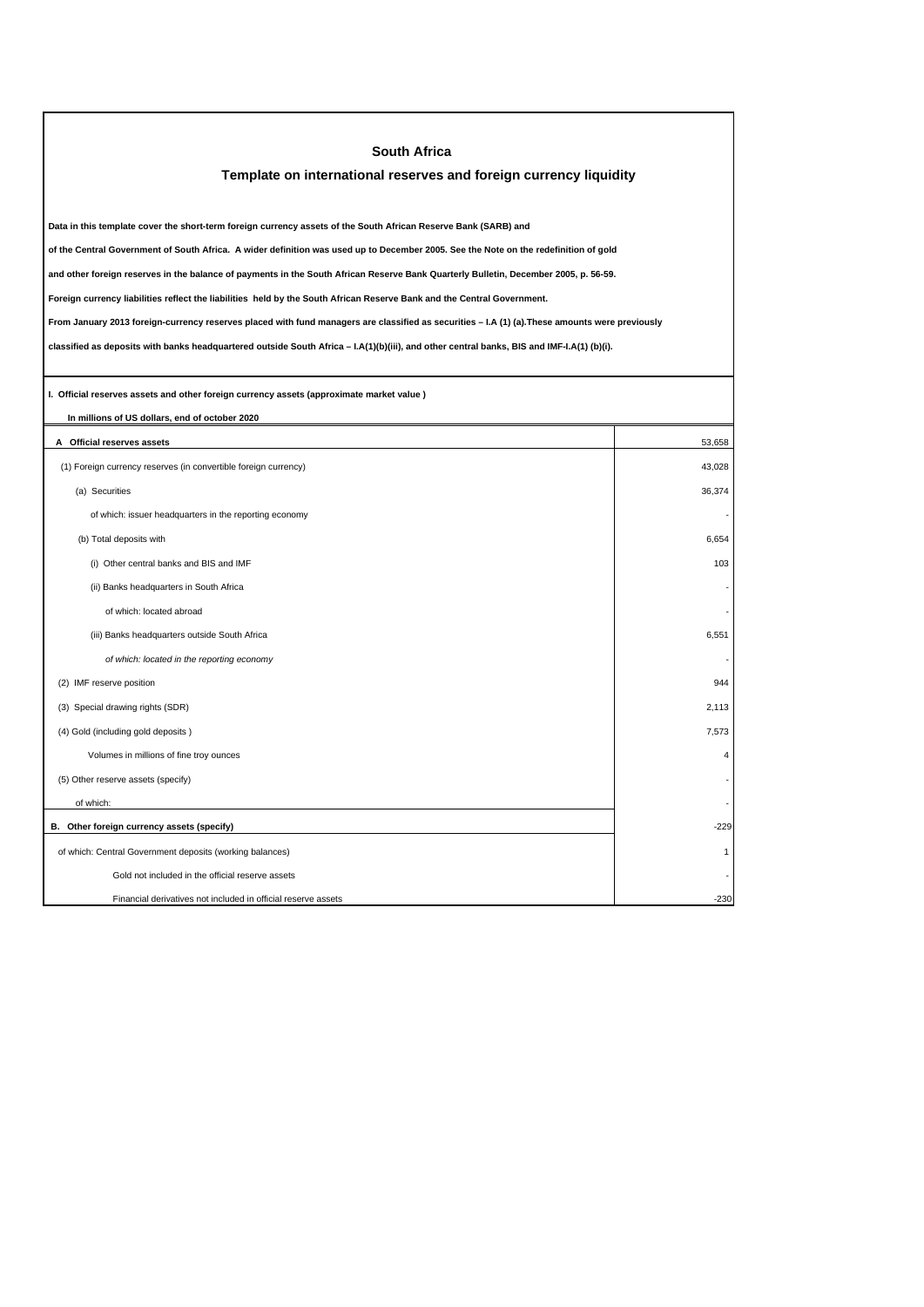| II. Predetermined short term net drains on foreign currency assets (nominal value)                                                                                   |                                                |               |                                            |                                        |  |  |  |  |
|----------------------------------------------------------------------------------------------------------------------------------------------------------------------|------------------------------------------------|---------------|--------------------------------------------|----------------------------------------|--|--|--|--|
| In millions of US dollars, end of october 2020                                                                                                                       |                                                |               |                                            |                                        |  |  |  |  |
|                                                                                                                                                                      | Total<br>Maturity Breakdown(residual maturity) |               |                                            |                                        |  |  |  |  |
|                                                                                                                                                                      | Up to one<br>year                              | Up to 1 month | More than 1<br>month and up to<br>3 months | More than 3 months and up<br>to 1 year |  |  |  |  |
| 1. Foreign currency loans, securities and deposits                                                                                                                   |                                                |               |                                            |                                        |  |  |  |  |
| of which: SARB                                                                                                                                                       |                                                |               |                                            |                                        |  |  |  |  |
| Outflows (-)<br>Principal                                                                                                                                            |                                                |               |                                            |                                        |  |  |  |  |
| $(-)$<br>Interest                                                                                                                                                    |                                                |               |                                            |                                        |  |  |  |  |
| Inflows $(+)$<br>Principal                                                                                                                                           |                                                |               |                                            |                                        |  |  |  |  |
| $(+)$<br>Interest                                                                                                                                                    |                                                |               |                                            |                                        |  |  |  |  |
| <b>Central Government</b>                                                                                                                                            |                                                |               |                                            |                                        |  |  |  |  |
| Outflows (-)<br>Principal                                                                                                                                            | $-288$                                         |               |                                            | $-288$                                 |  |  |  |  |
| Interest<br>$(\cdot)$                                                                                                                                                | $-1,135$                                       | $-29$         | $-122$                                     | $-984$                                 |  |  |  |  |
| Inflows $(+)$<br>Principal                                                                                                                                           |                                                |               |                                            |                                        |  |  |  |  |
| $(+)$<br>Interest                                                                                                                                                    |                                                |               |                                            |                                        |  |  |  |  |
|                                                                                                                                                                      |                                                |               |                                            |                                        |  |  |  |  |
| 2. Aggregate short and long positions in forwards and futures in foreign currencies vis-à-vis<br>the domestic currency (including the forward leg of currency swaps) |                                                |               |                                            |                                        |  |  |  |  |
| (a) Short positions (-) (Net per period)                                                                                                                             |                                                |               |                                            |                                        |  |  |  |  |
| (b) Long positions (+) (Net per period)                                                                                                                              | 4,901                                          | 33            | 432                                        | 4,436                                  |  |  |  |  |
|                                                                                                                                                                      |                                                |               |                                            |                                        |  |  |  |  |
| 3 Other (specify)                                                                                                                                                    |                                                |               |                                            |                                        |  |  |  |  |
| (a) Other accounts payable (-) (Net per period)                                                                                                                      |                                                |               |                                            |                                        |  |  |  |  |
| Other accounts receivable (+) (Net per period)                                                                                                                       |                                                |               |                                            |                                        |  |  |  |  |
|                                                                                                                                                                      |                                                |               |                                            |                                        |  |  |  |  |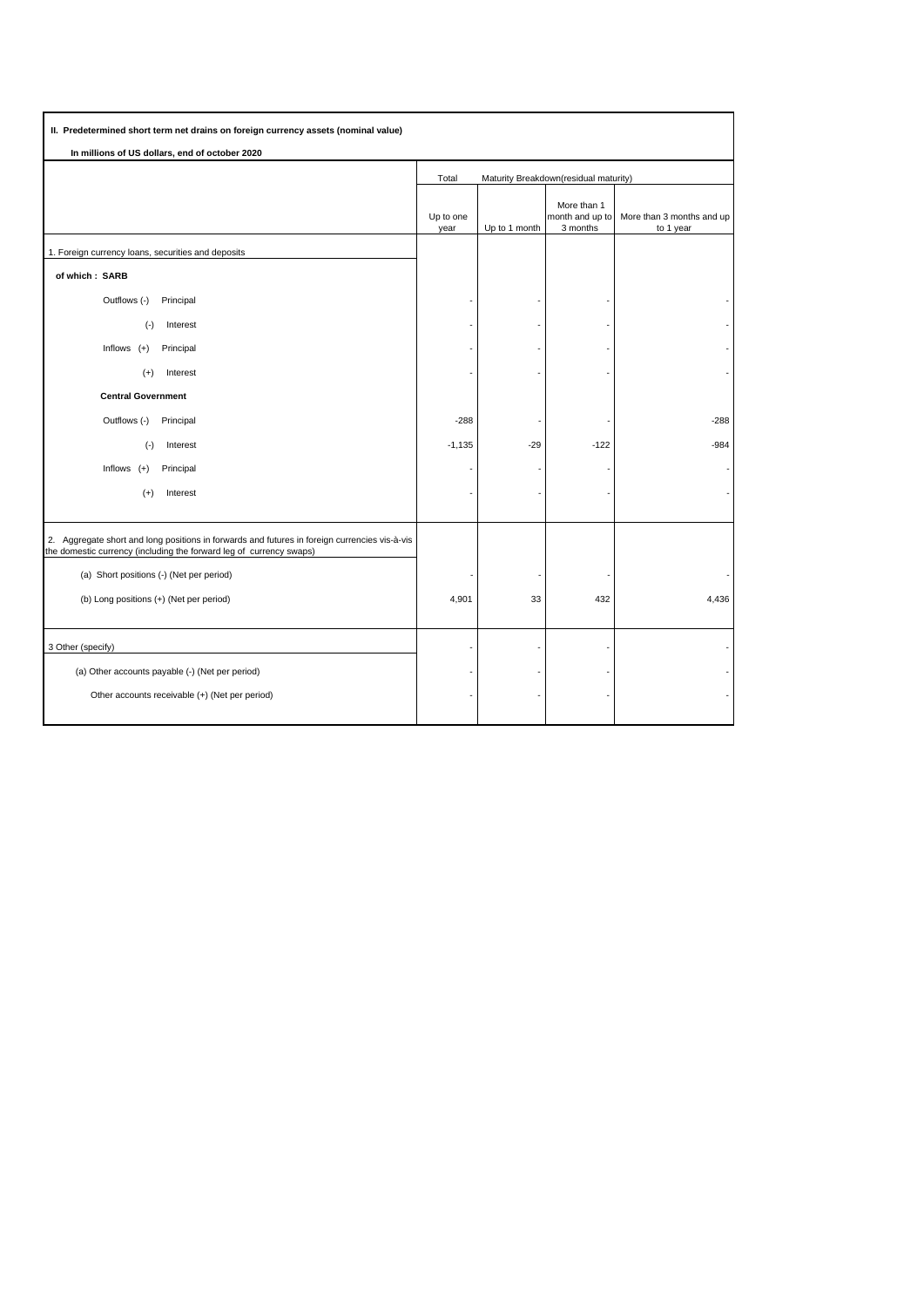| III. Contingent short-term net drains on foreign currency assets (nominal value)            |              |                                        |                                            |                           |
|---------------------------------------------------------------------------------------------|--------------|----------------------------------------|--------------------------------------------|---------------------------|
| In millions of US dollars, end of october 2020                                              |              |                                        |                                            |                           |
|                                                                                             | Total        | Maturity breakdown (residual maturity) |                                            |                           |
|                                                                                             |              |                                        | More than 1<br>month and up to<br>3 months | More than 3 months and up |
| 1. Contingent liabilities in foreign currency                                               | Up to 1 year | Up to 1 month                          |                                            | to 1 year                 |
| (a) Collateral guarantees on debt falling due within 1 year                                 |              |                                        |                                            |                           |
| (b) Other contingent liabilities                                                            | $-1,300$     | $-2$                                   | $-2$                                       | $-1,296$                  |
| of which: Central Government                                                                |              |                                        |                                            |                           |
| Principal                                                                                   | $-1,118$     | $-2$                                   | $-2$                                       | $-1,114$                  |
| Interest                                                                                    | $-182$       |                                        |                                            | $-182$                    |
|                                                                                             |              |                                        |                                            |                           |
| 2. Foreign currency securities issued with embedded options (puttable bonds)                |              |                                        |                                            |                           |
| 3. Undrawn, unconditional credit lines provided by                                          |              |                                        |                                            |                           |
| (a) other central banks and international organisations                                     |              |                                        |                                            |                           |
| $BIS (+)$                                                                                   |              |                                        |                                            |                           |
| $IMF (+)$                                                                                   |              |                                        |                                            |                           |
| (b) banks and other financial institutions headquartered in South Africa                    |              |                                        |                                            |                           |
| (c) banks and other financial institutions headquartered outside South Africa (+)           |              |                                        |                                            |                           |
| 4. Aggregate short and long positions of options in foreign vis-à-vis the domestic currency |              |                                        |                                            |                           |
| (a)<br>Short positions                                                                      |              |                                        |                                            |                           |
| (i) Bought puts                                                                             |              |                                        |                                            |                           |
| (ii) Written puts                                                                           |              |                                        |                                            |                           |
| (b)<br>Long positions                                                                       |              |                                        |                                            |                           |
| (i) Bought puts                                                                             |              |                                        |                                            |                           |
| (ii) Written puts                                                                           |              |                                        |                                            |                           |
|                                                                                             |              |                                        |                                            |                           |